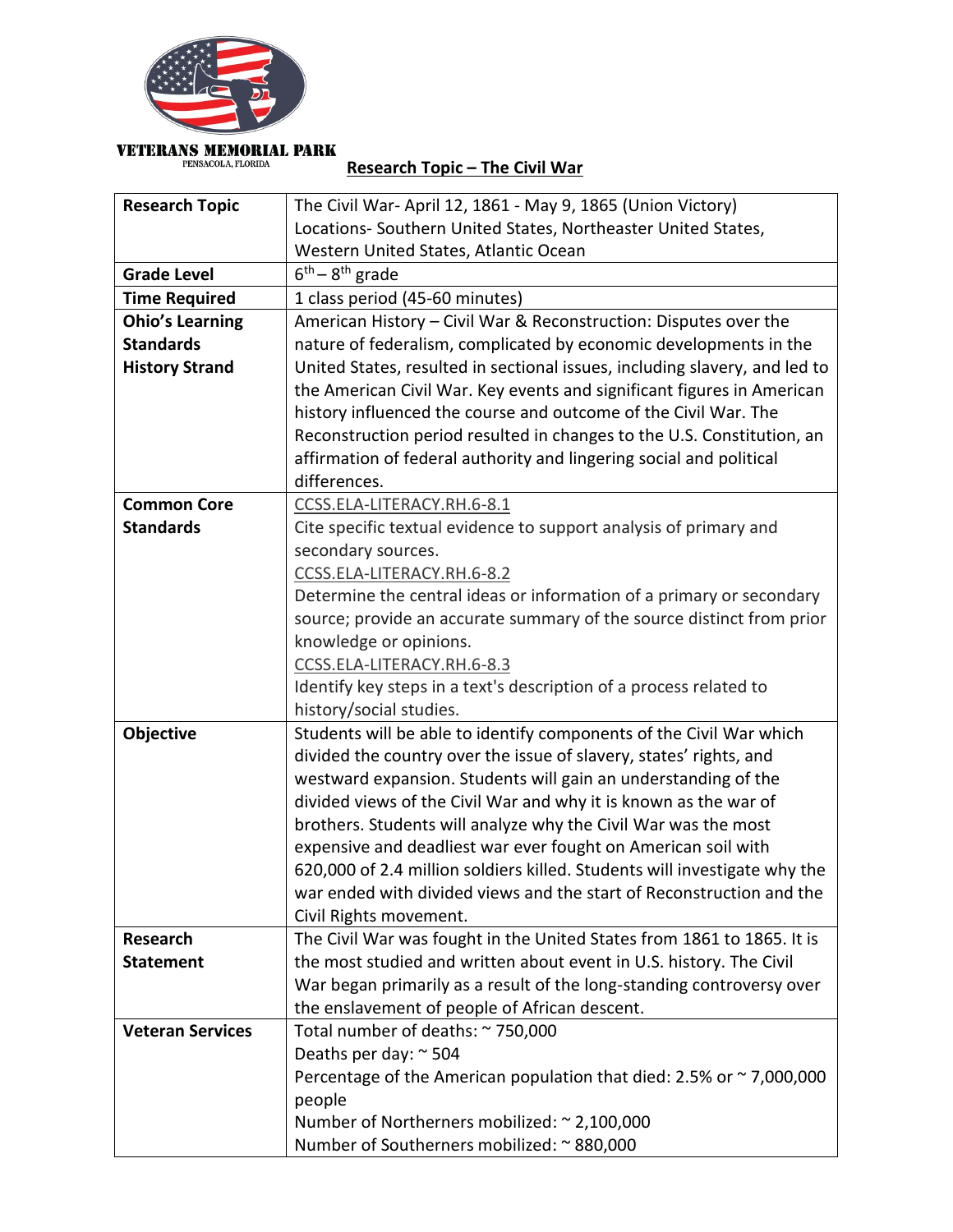|                          | Estimated percentage of dead who were never identified: 40+                          |
|--------------------------|--------------------------------------------------------------------------------------|
|                          | Estimated percentage of dead African American Union soldiers who                     |
|                          | were never identified: ~ 66                                                          |
|                          | Number of Civil War deaths that occurred from disease rather than                    |
|                          | battle: 2 out of 3                                                                   |
|                          | Number of enslaved persons in the United States in $1860:~^{\sim}$ 4,000,000         |
|                          | Number of African American soldiers that served in the Civil War: ~                  |
|                          | 180,000                                                                              |
| <b>Important Figures</b> | <b>Ulysses S. Grant: 18th President of the United States, Served during</b>          |
|                          | the American Civil War, Commander of the U.S. Army, Veteran.                         |
|                          | https://www.history.com/topics/us-presidents/ulysses-s-grant-1                       |
|                          | Robert E. Lee: Confederate general, commander of the Army of                         |
|                          | Northern Virginia. https://www.britannica.com/biography/Robert-E-                    |
|                          |                                                                                      |
|                          | Lee<br>James Buchanan: 15 <sup>th</sup> President of the United States who failed to |
|                          |                                                                                      |
|                          | find a compromise between the North and South.                                       |
|                          | https://www.britannica.com/biography/James-Buchanan-president-                       |
|                          | of-United-States                                                                     |
|                          | Abraham Lincoln: 16 <sup>th</sup> President of the United States, self-taught        |
|                          | lawyer, legislator and vocal opponent of slavery.                                    |
|                          | https://www.history.com/topics/us-presidents/abraham-lincoln                         |
|                          | Jefferson Davis: President of the Confederate States of America.                     |
|                          | https://www.britannica.com/biography/Jefferson-Davis                                 |
|                          | George Armstrong Custer: General, Fought in the American Civil War,                  |
|                          | Famous death at the Battle of Little Bighorn, Ohioan, Veteran.                       |
|                          | https://www.history.com/topics/native-american-history/george-                       |
|                          | armstrong-custer                                                                     |
|                          | Andrew Johnson: 17 <sup>th</sup> President of the United States and Vice             |
|                          | President under Abraham Lincoln.                                                     |
|                          | https://www.britannica.com/biography/Andrew-Johnson                                  |
|                          | James A Garfield: 20 <sup>th</sup> President of the United States, Brigadier         |
|                          | General for the Union and commander at the Battle of Shiloh,                         |
|                          | Veteran, Ohioan. https://www.biography.com/us-president/james-                       |
|                          | garfield                                                                             |
|                          | Thomas Jonathan Jackson: Confederate General, nicknamed                              |
|                          | "Stonewall Jackson". https://www.biography.com/military-                             |
|                          | figure/stonewall-jackson                                                             |
|                          | John C. Fremont: American military officer, early explorer and                       |
|                          | mapmaker of the American West, instrumental in the U.S. conquest                     |
|                          | and development of California, Veteran.                                              |
|                          | https://www.britannica.com/biography/John-C-Fremont                                  |
|                          | Nathan Bedford Forrest: Confederate General, first grand wizard of the Ku            |
|                          | Klux Klan. https://www.history.com/topics/american-civil-war/nathan-                 |
|                          | bedford-forrest                                                                      |
|                          | Sarah Rosetta Wakeman: Served in the Union Army under the name                       |
|                          | Lyons Wakeman, Veteran.                                                              |
|                          | https://www.battlefields.org/learn/biographies/sarah-rosetta-                        |
|                          | wakeman                                                                              |
|                          |                                                                                      |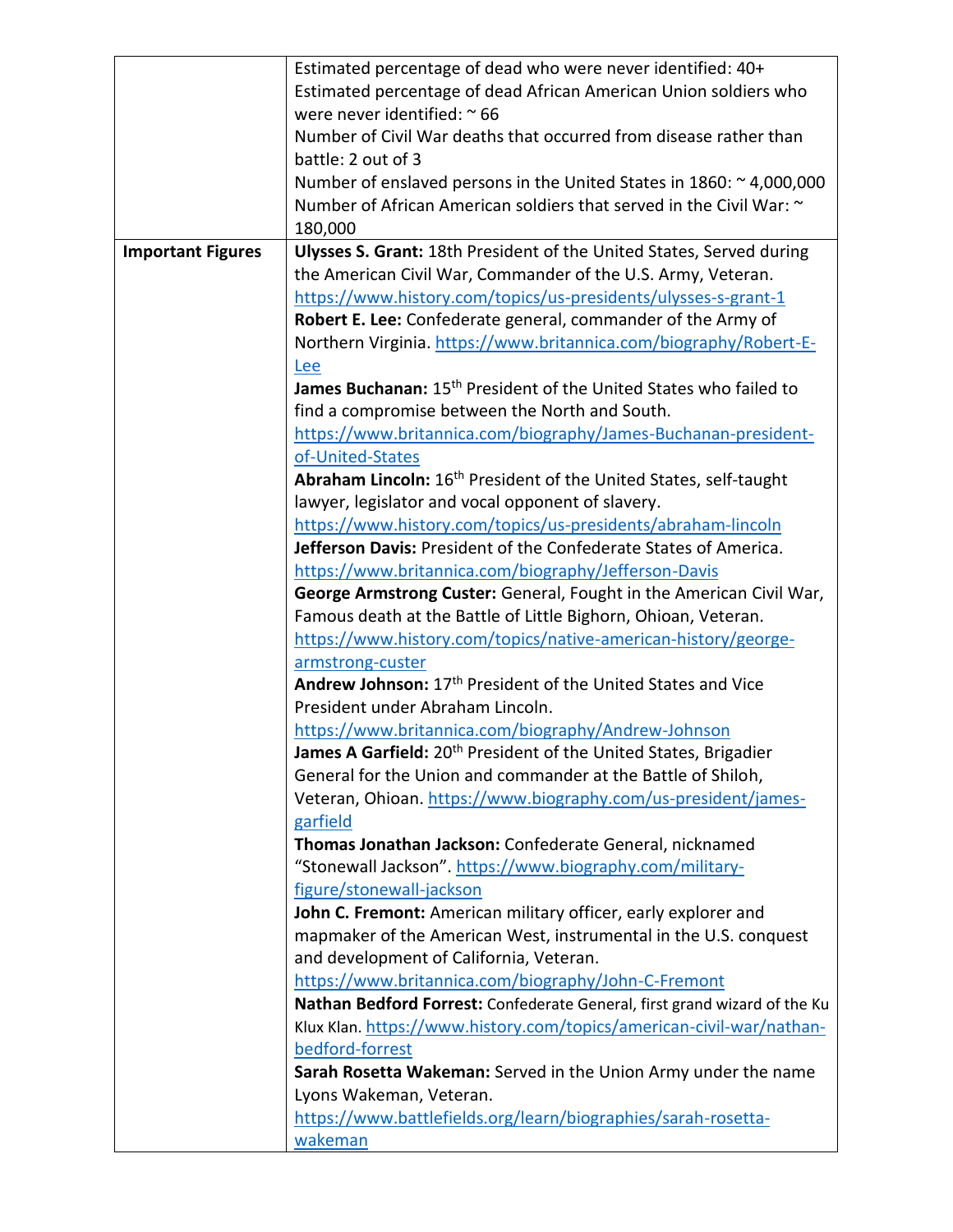| William Tecumseh Sherman: American Civil War General, Ohioan,             |
|---------------------------------------------------------------------------|
| Veteran. https://www.britannica.com/biography/William-Tecumseh-           |
| <b>Sherman</b>                                                            |
| George B. McClellan: Union General, reorganized Union forces,             |
| Veteran. https://www.britannica.com/biography/George-B-McClellan          |
| Albert Sidney Johnston: Commander of the Confederate forces in the        |
| Western theatre. https://www.britannica.com/biography/Albert-             |
| Sidney-Johnston                                                           |
| Albert Cashier (Jennie Hodgers): Served in the Union Army disguised       |
| as a man and continue to live as one after the war, Veteran.              |
| https://www.battlefields.org/learn/biographies/albert-cashier             |
| John A. Logan: Politician, Union general and author who played a          |
| pivotal role in the creation of Memorial Day, Veteran.                    |
| https://www.britannica.com/biography/John-A-Logan                         |
| Lewis Wallace: American soldier, lawyer, diplomat, and author of          |
| historical novel Ben-Hur, Veteran.                                        |
| https://www.britannica.com/biography/Lewis-Wallace                        |
| Fighting McCooks: A family from Ohio who fought for the Union,            |
| Ohio, Veteran. https://ohiohistorycentral.org/w/Fighting McCooks          |
| Mary Ashton Rice Livermore: Worked in the Sanitary Commission             |
| during the War, suffragist and reformer.                                  |
| https://www.britannica.com/biography/Mary-Ashton-Rice-Livermore           |
| Annie Turner Wittenmyer: Relief worker and reformer who helped            |
|                                                                           |
| supply medical aid and dietary assistance to army hospitals.              |
| https://www.britannica.com/biography/Annie-Turner-Wittenmyer              |
| Clara Barton: Educator, nurse and founder of the American Red Cross.      |
| https://www.biography.com/activist/clara-barton                           |
| Robert Gould Shaw: Union army officer, commanded a prominent              |
| regiment of African American troops, Veteran.                             |
| https://www.britannica.com/biography/Robert-Gould-Shaw                    |
| 54 <sup>th</sup> Massachusetts Regiment: Infantry unit made up of African |
| Americans, Veterans. https://www.britannica.com/topic/54th-               |
| Massachusetts-Regiment                                                    |
| Mary Edwards Walker: American abolitionist, prohibitionist, prisoner      |
| of war and surgeon. https://www.womenshistory.org/education-              |
| resources/biographies/mary-edwards-walker                                 |
| LaFayette Curry Bake: Chief of the U.S. Federal Detective Police and      |
| director of Union intelligence and counterintelligence operations.        |
| https://www.britannica.com/biography/LaFayette-Curry-Baker                |
| Winfield Scott: American General, Fought on the Niagara frontier,         |
| Veteran. https://www.britannica.com/biography/Winfield-Scott              |
| Abigail Hopper Gibbons: American social reformer, activist in the         |
| cause of prison reform.                                                   |
| https://www.britannica.com/biography/Abigail-Hopper-Gibbons               |
| Martin Delany: African American abolitionist, journalist, physician,      |
| soldier and writer, Veteran.                                              |
| https://www.britannica.com/biography/Martin-R-Delany                      |
| Matthew Fontaine Maury: Astronomer, Confederate naval officer,            |
| historian, oceanographer, meteorologist, cartographer, author,            |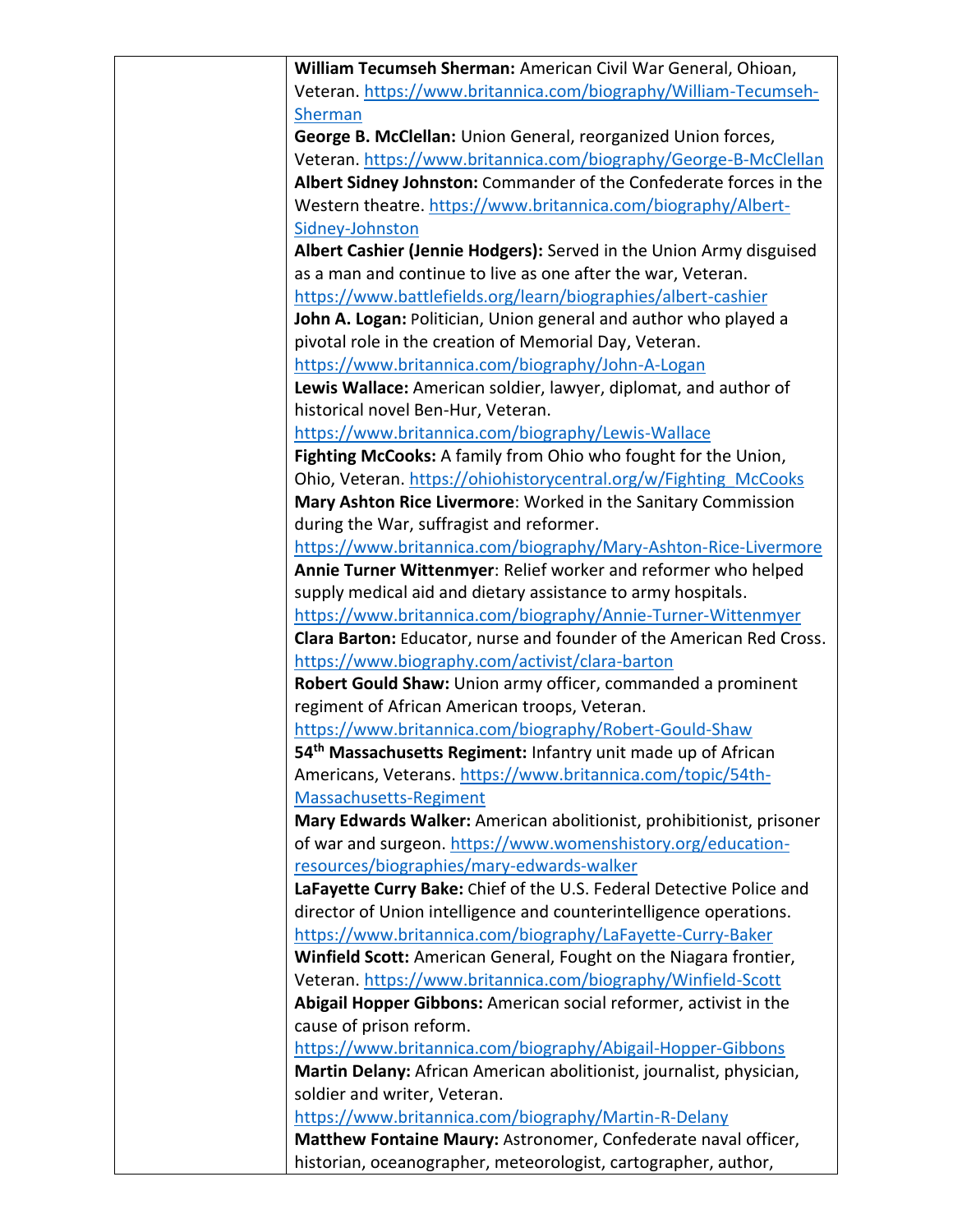|                           | geologist, and educator.                                                 |
|---------------------------|--------------------------------------------------------------------------|
|                           | https://www.britannica.com/biography/Matthew-Fontaine-Maury              |
|                           | Robert Smalls: African American slave who freed himself, became a        |
|                           | politician, served in both the South Carolina legislature and the U.S.   |
|                           | House of Representatives, and joined the Union Army, Veteran.            |
|                           | https://www.biography.com/political-figure/robert-smalls                 |
|                           | Jane Currie Blaikie Hoge: Welfare worker and fund-raiser, provided       |
|                           | medical supplies and other material to Union soldiers.                   |
|                           | https://www.britannica.com/biography/Jane-Currie-Blaikie-Hoge            |
|                           | Eliza Emily Chappell Porter: Educator, welfare worker, established a     |
|                           | school in almost every region of the United States.                      |
|                           | https://www.britannica.com/biography/Eliza-Emily-Chappell-Porter         |
|                           | Mary Ann Bickerdyke: Nurse and health care provider to the Union         |
|                           | Army, advocate for Veterans, Ohioan.                                     |
|                           | https://ohiohistorycentral.org/w/Mary Ann Bickerdyke                     |
|                           | Belle Boyd: Called "Cleopatra of the Secession," spy for the             |
|                           | Confederacy. https://www.biography.com/military-figure/belle-boyd        |
|                           | Harriet Tubman: American abolitionist, political activist, led hundreds  |
|                           | of enslaved people to freedom along the route of the Underground         |
|                           | Railroad. https://www.biography.com/activist/harriet-tubman              |
|                           | Anna Ella Carroll: Political pamphleteer and constitutional theorist.    |
|                           | https://www.britannica.com/biography/Anna-Ella-Carroll                   |
|                           | Pinckney Benton Stewart Pinchback: Freeborn African American,            |
|                           | Union officer, and a leader in Louisiana politics during Reconstruction. |
|                           |                                                                          |
|                           | https://www.britannica.com/biography/Pinckney-Benton-Stewart-            |
|                           | Pinchback                                                                |
|                           | John Brown: American abolitionist, raided the federal arsenal at         |
|                           | Harpers Ferry. https://www.britannica.com/biography/John-Brown-          |
|                           | American-abolitionist                                                    |
| Introduction              | People in the Northern states were opposed to slavery. They were         |
|                           | advocates of the Union, and proclaimed support for the Constitution.     |
|                           | Their adversaries were secessionists, Confederate States in the South,   |
|                           | who supported states' rights to uphold slavery. In April 1861, one       |
|                           | month after Abraham Lincoln (who supported banning slavery in all        |
|                           | U.S. territories) was inaugurated as the 16th President of the United    |
|                           | States, war broke out when secessionist forces attacked Fort Sumter      |
|                           | in South Carolina on April 12, 1861.                                     |
| <b>Supporting Idea I</b>  | Lincoln won the presidency because the Republican Party secured a        |
|                           | plurality of the popular votes and a majority of the electoral votes     |
|                           | nationally. However, prior to his inauguration, the seven slave states   |
|                           | with cotton-based economies - Georgia, Alabama, Louisiana,               |
|                           | Mississippi, Florida, Texas, and South Carolina - declared secession     |
|                           | and formed the Confederacy. The eight remaining slave states initially   |
|                           | remained in the Union but, after war began, four states of the Upper     |
|                           | South - Virginia, Arkansas, Tennessee, and North Carolina - also         |
|                           | joined the Confederacy.                                                  |
| <b>Supporting Idea II</b> | Lincoln attempted to calm the fears of the Southern States regarding     |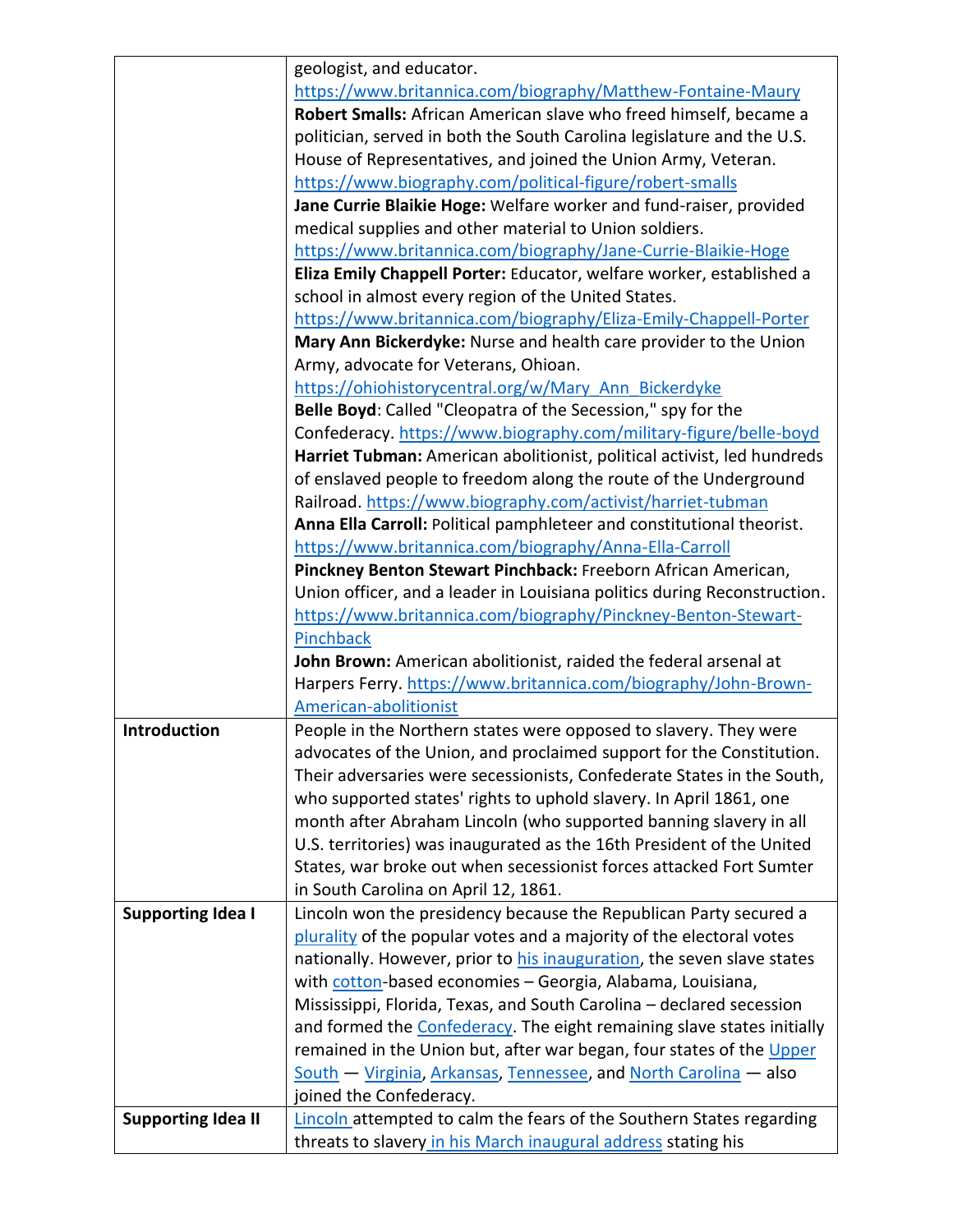|                            | administration would not initiate a civil war. After Confederate forces   |
|----------------------------|---------------------------------------------------------------------------|
|                            | seized federal forts within Confederate territory and efforts at          |
|                            | compromise failed, both sides prepared for war. The Confederacy           |
|                            | assumed that European countries, dependent on cotton, would               |
|                            | recognize it as a new nation and intervene, but none did.                 |
| <b>Supporting Idea III</b> | Between 1861 to 1862, the Union made major, permanent gains in            |
|                            | the Western Theater. However, in the <b>Eastern Theater</b> , the war was |
|                            | not conclusive. In September 1862, Lincoln issued the Emancipation        |
|                            | Proclamation, which made the end slavery a war goal. In 1863, Robert      |
|                            | E. Lee's Confederate offensive north ended at the Battle of               |
|                            | Gettysburg. President Lincoln appointed Ulysses S. Grant to the           |
|                            | position of commander of all Union armies in 1864. The war was            |
|                            | brought to a close do to a variety of factors including the Union         |
|                            | tightening naval blockades of Confederate ports, attacking the            |
|                            | Confederacy from all directions, William Sherman taking Atlanta and       |
|                            | his march to the sea, and the Siege of Petersburg. Fighting finally       |
|                            | ended after General Robert E. Lee's surrender at Appomattox Court         |
|                            | House on April 9, 1865.                                                   |
| Conclusion                 | The Civil War was among the earliest industrial wars: railroads, the      |
|                            | telegraph, steamships and iron-clad ships, and mass-produced              |
|                            | weapons were utilized extensively. The utilization of civilian factories, |
|                            | mines, shipyards, banks, transportation, and food supplies all foretold   |
|                            | the impact of industrialization in subsequent wars. It was the            |
|                            | deadliest war in American history. From 1861 to 1865, roughly 2% of       |
|                            | the population, an estimated 620,000 men, lost their lives in the line    |
|                            | of duty.                                                                  |
| <b>Resources</b>           | A Defining Time in Our Nation's History                                   |
|                            | Author: Dr. James McPherson                                               |
|                            | Publisher: American Battlefield Trust                                     |
|                            | Link: https://www.battlefields.org/learn/articles/brief-overview-         |
|                            | <u>american-civil-war</u>                                                 |
|                            |                                                                           |
|                            | History of the Civil War, 1861-1865                                       |
|                            | <b>Author: James Ford Rhodes</b>                                          |
|                            | <b>Publisher: Dover Publications</b>                                      |
|                            | Copyright: May 27, 1999                                                   |
|                            | Page length: 528                                                          |
|                            | ISBN: 978-0486409009                                                      |
|                            | Grade level: $6^{th} - 8^{th}$                                            |
|                            | American Civil War                                                        |
|                            | Author: Warren W. Hassler & Jennifer L. Weber                             |
|                            | Publisher: Encyclopedia Britannica, inc.                                  |
|                            | Date: August 30, 2019                                                     |
|                            | Link: https://www.britannica.com/event/American-Civil-War<br>$\bullet$    |
| <b>Visual Thinking</b>     | Visual Thinking Strategies transform the way students think and learn     |
| <b>Strategies</b>          | by providing training and curriculum for people to facilitate             |
|                            | discussions of visual art that significantly increase student             |
|                            | engagement, performance, and enjoyment of learning.                       |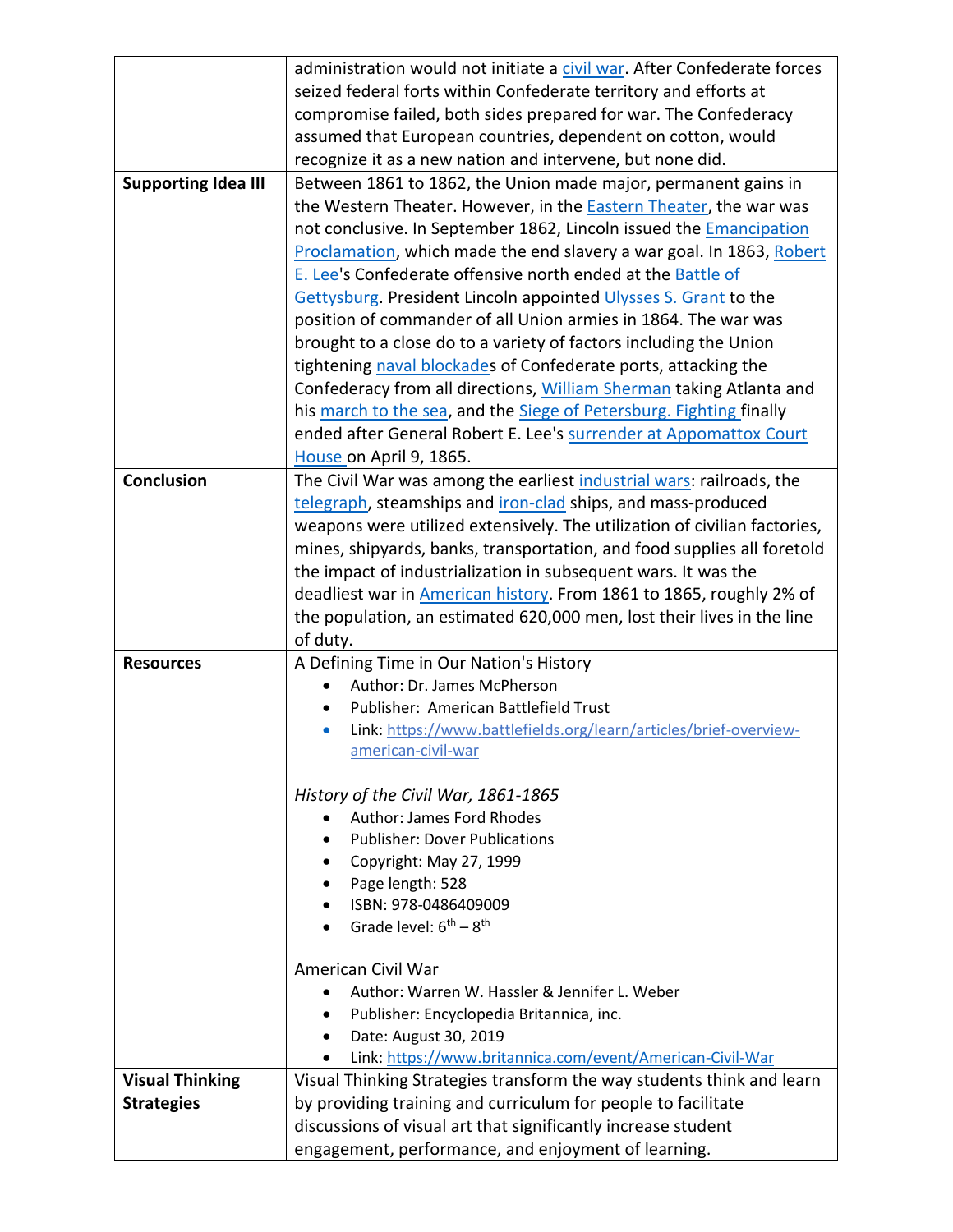|                          | https://vtshome.org/about/                                                                                                                                                                                                                                                                                                                                                                                                                                                                                                                                                                                                                                                                                                                                                                                                                                                                                                                                                                       |
|--------------------------|--------------------------------------------------------------------------------------------------------------------------------------------------------------------------------------------------------------------------------------------------------------------------------------------------------------------------------------------------------------------------------------------------------------------------------------------------------------------------------------------------------------------------------------------------------------------------------------------------------------------------------------------------------------------------------------------------------------------------------------------------------------------------------------------------------------------------------------------------------------------------------------------------------------------------------------------------------------------------------------------------|
| <b>Assignment</b>        | Have students take 3-5 minutes to look at the images.                                                                                                                                                                                                                                                                                                                                                                                                                                                                                                                                                                                                                                                                                                                                                                                                                                                                                                                                            |
|                          | Ask students to describe what they see in the images.<br>1.                                                                                                                                                                                                                                                                                                                                                                                                                                                                                                                                                                                                                                                                                                                                                                                                                                                                                                                                      |
|                          | Ask students what more they can tell you about the images.<br>2.                                                                                                                                                                                                                                                                                                                                                                                                                                                                                                                                                                                                                                                                                                                                                                                                                                                                                                                                 |
|                          | Ask why?<br>3.                                                                                                                                                                                                                                                                                                                                                                                                                                                                                                                                                                                                                                                                                                                                                                                                                                                                                                                                                                                   |
| Assessment               | Using visual cues, student should observe and discuss people, the way                                                                                                                                                                                                                                                                                                                                                                                                                                                                                                                                                                                                                                                                                                                                                                                                                                                                                                                            |
|                          | individuals are dressed, the activity of individuals, if individuals look                                                                                                                                                                                                                                                                                                                                                                                                                                                                                                                                                                                                                                                                                                                                                                                                                                                                                                                        |
|                          | familiar, landscapes, backgrounds, etc. Students should be able to                                                                                                                                                                                                                                                                                                                                                                                                                                                                                                                                                                                                                                                                                                                                                                                                                                                                                                                               |
|                          | articulate what they see in each image using visual thinking strategies.                                                                                                                                                                                                                                                                                                                                                                                                                                                                                                                                                                                                                                                                                                                                                                                                                                                                                                                         |
| <b>Critical Thinking</b> | The Civil War was followed by a 12-year period of political                                                                                                                                                                                                                                                                                                                                                                                                                                                                                                                                                                                                                                                                                                                                                                                                                                                                                                                                      |
| <b>Questions</b>         | reintegration known as the Reconstruction Era:                                                                                                                                                                                                                                                                                                                                                                                                                                                                                                                                                                                                                                                                                                                                                                                                                                                                                                                                                   |
|                          | What events have followed that period that are still moving the<br>1.                                                                                                                                                                                                                                                                                                                                                                                                                                                                                                                                                                                                                                                                                                                                                                                                                                                                                                                            |
|                          | United States toward the goal of political reintegration?                                                                                                                                                                                                                                                                                                                                                                                                                                                                                                                                                                                                                                                                                                                                                                                                                                                                                                                                        |
|                          | What remnants of the Civil War can we still see in today's society?<br>2.                                                                                                                                                                                                                                                                                                                                                                                                                                                                                                                                                                                                                                                                                                                                                                                                                                                                                                                        |
| <b>Images</b>            |                                                                                                                                                                                                                                                                                                                                                                                                                                                                                                                                                                                                                                                                                                                                                                                                                                                                                                                                                                                                  |
|                          | The Squirrel Hunters of Ohio and Indiana, many thousand strong, having poured into Cincinnati to defend it from<br>Invasion, are crossing the Ohio on the pontoons to meet the enemy, only five miles distant, September, 1862.<br>English: Civil War Crossing the Ohio; The Loyal West in the Times of the Rebellion; Also, Before and Since:<br>Being an Encyclopedia and Panorama of the Western States, Pacific States and Territories of the Union,<br>Historical, Geographical, and Pictorial, Illustrated by more than Two Hundred Engravings, presenting<br>views of all the Cities and Principal Towns, Public Buildings and Monuments, Battlefields — Historic<br>Localities Natural Curiosities, and Scenes Illustrating the Times of the Rebellion, Etc., Principally from<br>Drawings taken on the spot by the Authors; John W. Barber and Henry Howe; F. A. Howe Publishing;<br>Cincinnati, Ohio; 1865.<br>https://commons.wikimedia.org/wiki/File:Civil War Crossing the Ohio.jpg |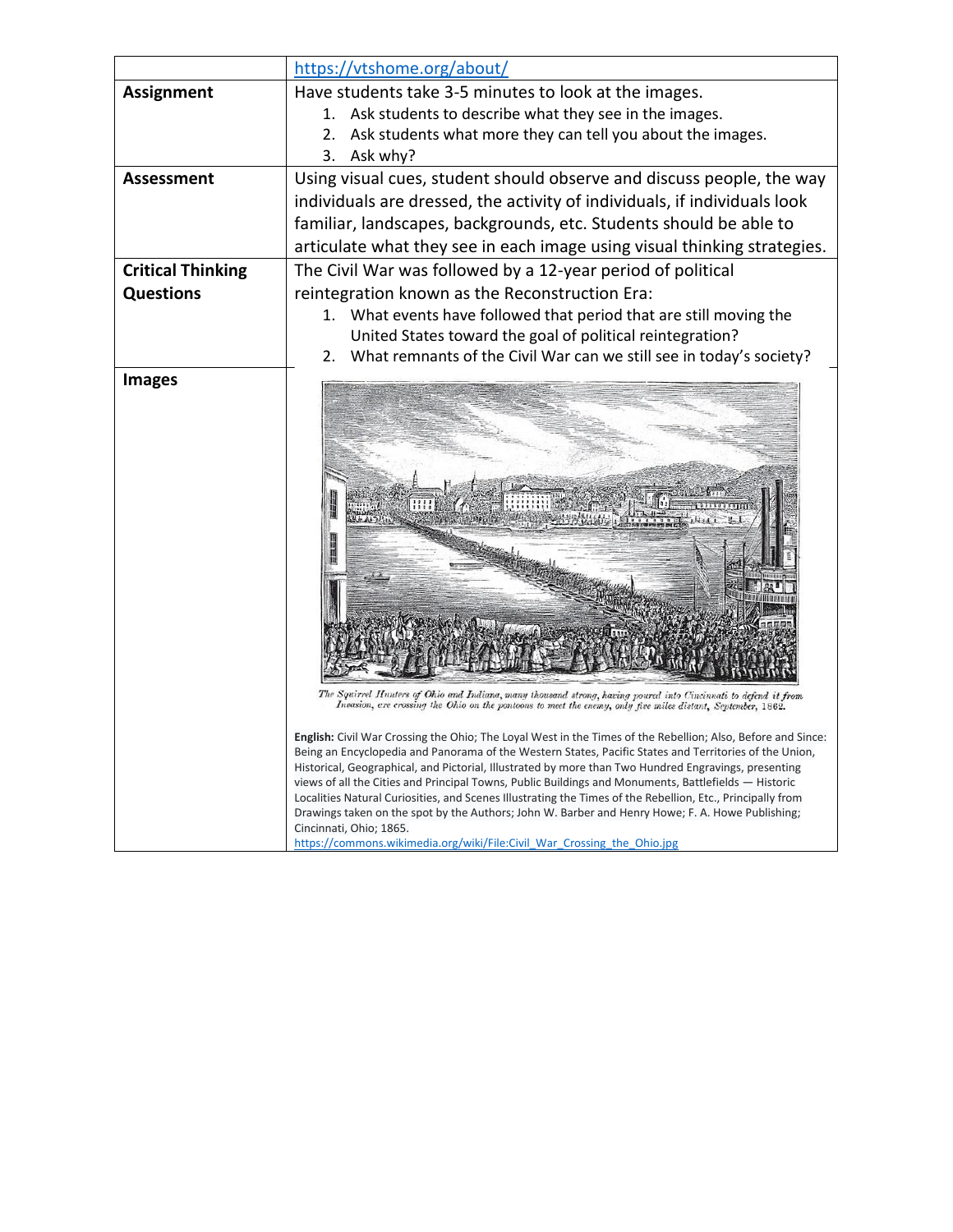

**Title:** [Unidentified African American Civil War veteran in Grand Army of the Republic uniform with two children] / Goodman and Springer, Mt. Pleasant, Pa.

**Creator(s):** [Goodman and Springer,](https://www.loc.gov/pictures/related/?fi=name&q=Goodman%20and%20Springer) photographer

**Date Created/Published:** [Mt. Pleasant, Pa.]: [Goodman and Springer], [ca. 1900]

**Medium:** 1 photograph: gelatin silver print; sheet 14 x 10 cm, mount 17 x 11 cm (cabinet card format) **Summary:** Photograph shows group portrait of unidentified Union veteran and two children, probably his grandchildren.

**<https://www.loc.gov/pictures/item/2018652209/>**